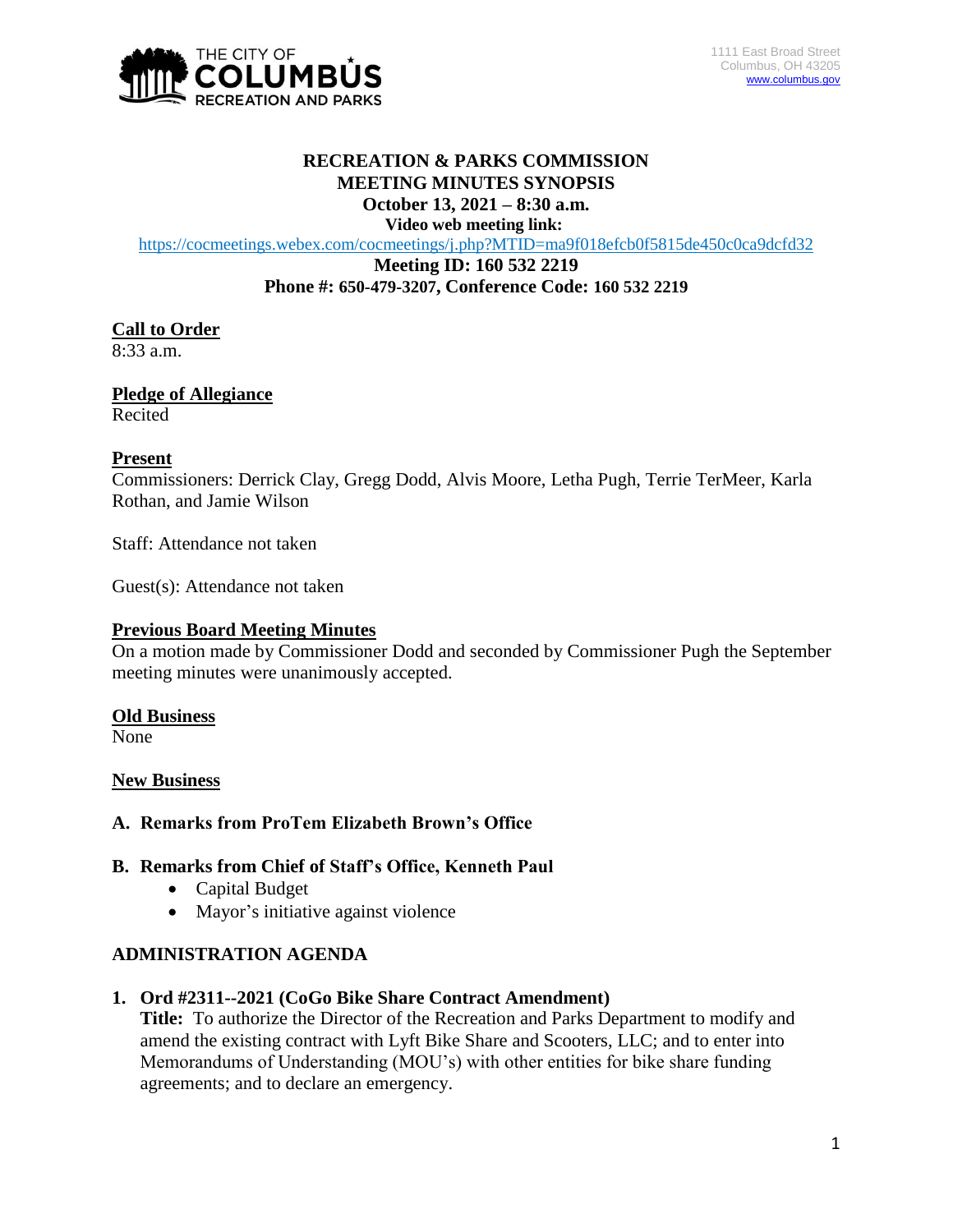

# **2. Ord #2513-2021 (Italian Village Park Easements and Maintenance Agreement)**

**Title:** To authorize the Director of Recreation and Parks to grant a .074 acre permanent nobuild easement and temporary construction easement at Italian Village Park to Parkside on Pearl, LLC.; to authorize the City Auditor, on behalf of the Recreation and Parks Department, to create a new subfund within the City's Special Purpose Fund to deposit and account for proceeds totaling \$115,788.00 received from granting of the No Build and Temporary Easement to Parkside on Pearl, LLC.; to authorize the Director of Recreation and Parks Department to enter into a Maintenance Agreement with the Italian Village Society which will allow the Society to assist in the Maintenance Obligations at Italian Village Park, and to be reimbursed, pending written preapproval, for those direct expenses, from the Italian Village Park subfund; and to declare an emergency (\$115,788.00)

# **3. Ord #2606-2021 (Lou Berliner Park Utility Improvements Phase 2)**

**Title:** To authorize the Director of Recreation and Parks to enter into contract with The Righter Co, Inc. for the Lou Berliner Park Utility Improvements Phase 2 project and for the expenditure of \$285,000.00 from the Voted Recreation and Parks Bond Fund; and to declare an emergency. (\$285,000.00)

On a motion made by Commissioner TerMeer and seconded by Commissioner Dodd the Commission unanimously approved the Administration Agenda.

# **RECREATION & PROGRAM SERVICES AGENDA**

# **4. COMMISSION ONLY (Good Vending Agreement)**

**Title:** To authorize the Director of Recreation and Parks to enter into this Vending Agreement (hereinafter referred to as the "Contract") as of September 16, 2021 by and between City of Columbus Recreation and Parks Department, with a mailing address of 1111 East Broad St. Columbus, OH 43205 (hereinafter referred to as the "Owner") and Good Vending LLC, with a mailing address of 398 Holtzman Avenue, Columbus, OH 43205 (hereinafter referred to as the "Vendor"), collectively referred to as the "Parties," both of whom agree to be bound by this Contract.

On a motion made by Commissioner Moore and seconded by Commissioner Pugh the Commission unanimously approved the Recreation & Program Services Agenda.

# **Department and Project Updates**

- New City Nature Preserve Code
- On a motion made by Commissioner TerMeer and seconded by Commissioner Dodd the Commission unanimously approved the City Nature Preserve Code

# **CRP Foundation Updates**

- Website has been updated to receive payments
- PLAY was canceled but players still donated; \$130,000.00 received
- 2022 PLAY Golf Outing is in May
- Large fundraising event will taking place in the Fall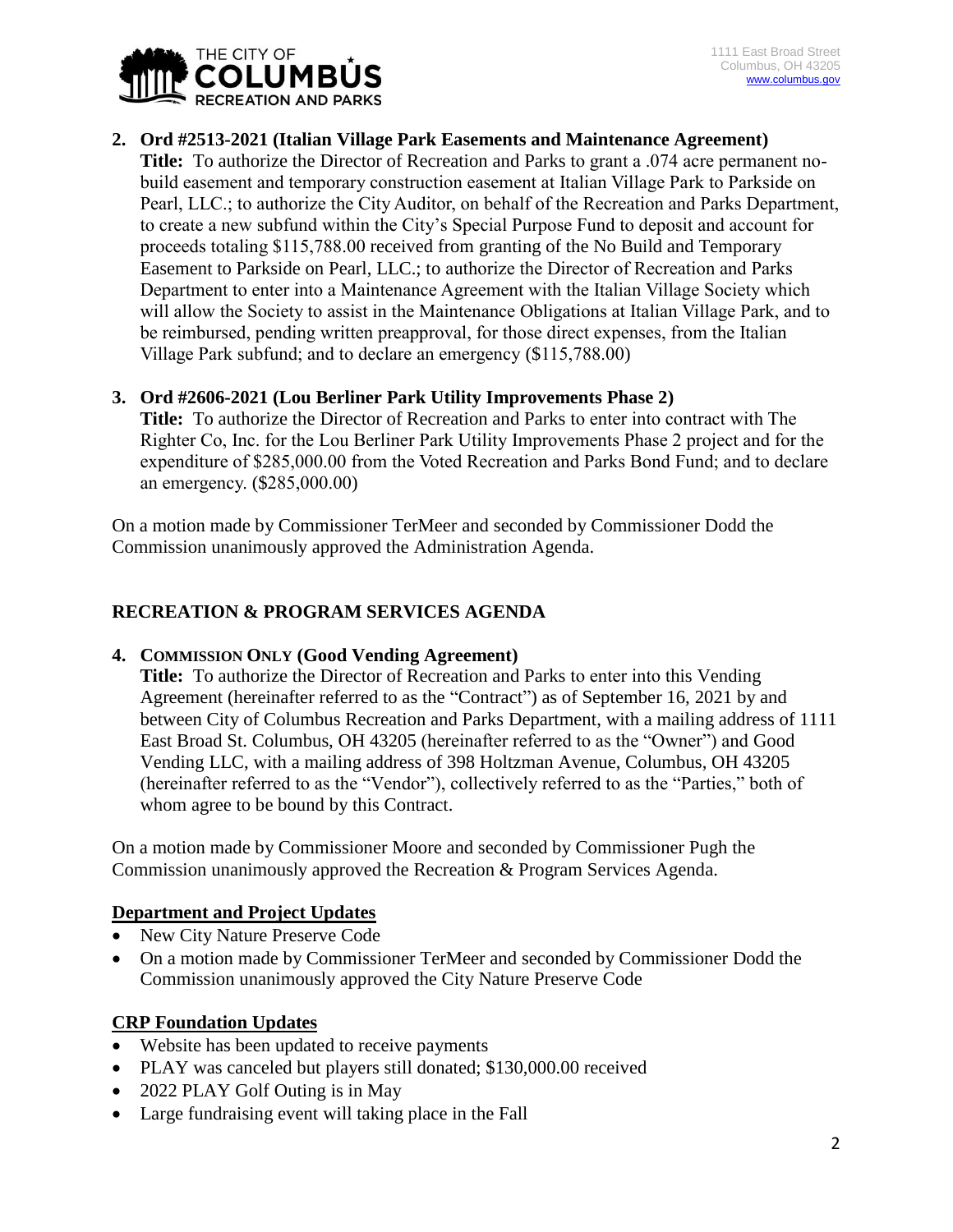

Fundraising business plan is being created

# **Division Updates**

- COAAA
	- o Commissioners Pugh and Rothan attended the COAAA Hall of Fame at Champions Golf Course and gave an update on the event
- Community Relations, Kerry Francis
	- o Update on Crew and US Soccer event with the Maintenance Team
	- o Met with Andre Hill's family regarding future memorial items
	- o Newsletter update
	- o Adopt-A-Center update and request for help
- Parks Maintenance & Operations, Assistant Director Troy Euton
	- o Safety and fire inspections
	- o Search for new City Forester
	- o Award received for UFMP
- Recreation & Program Services, Assistant Director Jack Castle
	- o Staffing update
		- $\triangleright$  Five new Center Managers
		- $\triangleright$  Possible hire of 8 new Assistant Managers
		- $\triangleright$  Hiring 3 new Zone Managers
	- o October 23rd @ 10:00a *Fun Run* at various sites
	- o Sports Section is doing *Friday Night Frights*
- Youth & Family Development, Assistant Director Eric Brandon
	- o APPS
		- Job Readiness Program
	- o CapKids transportation update
	- o Staffing
		- $\triangleright$  Current staffing issues
		- $\triangleright$  Sullivant Community Center staffing update
		- $\triangleright$  Working on getting space for staff
	- o Heritage Tour with City Leaders is going to continue
	- o Amazon is working with the Division on donations

# **Director's Comments**

- Senior Gymboree event
- Capital Budget update
- OPRA Award Submissions
- Future of Community Recreation
- ODI report will be shared at the November Commission Meeting

# **Commission Comments**

- Thanks to the Recreation & Parks staff for everyone's good work
- Commission requested an organizational chart for the department